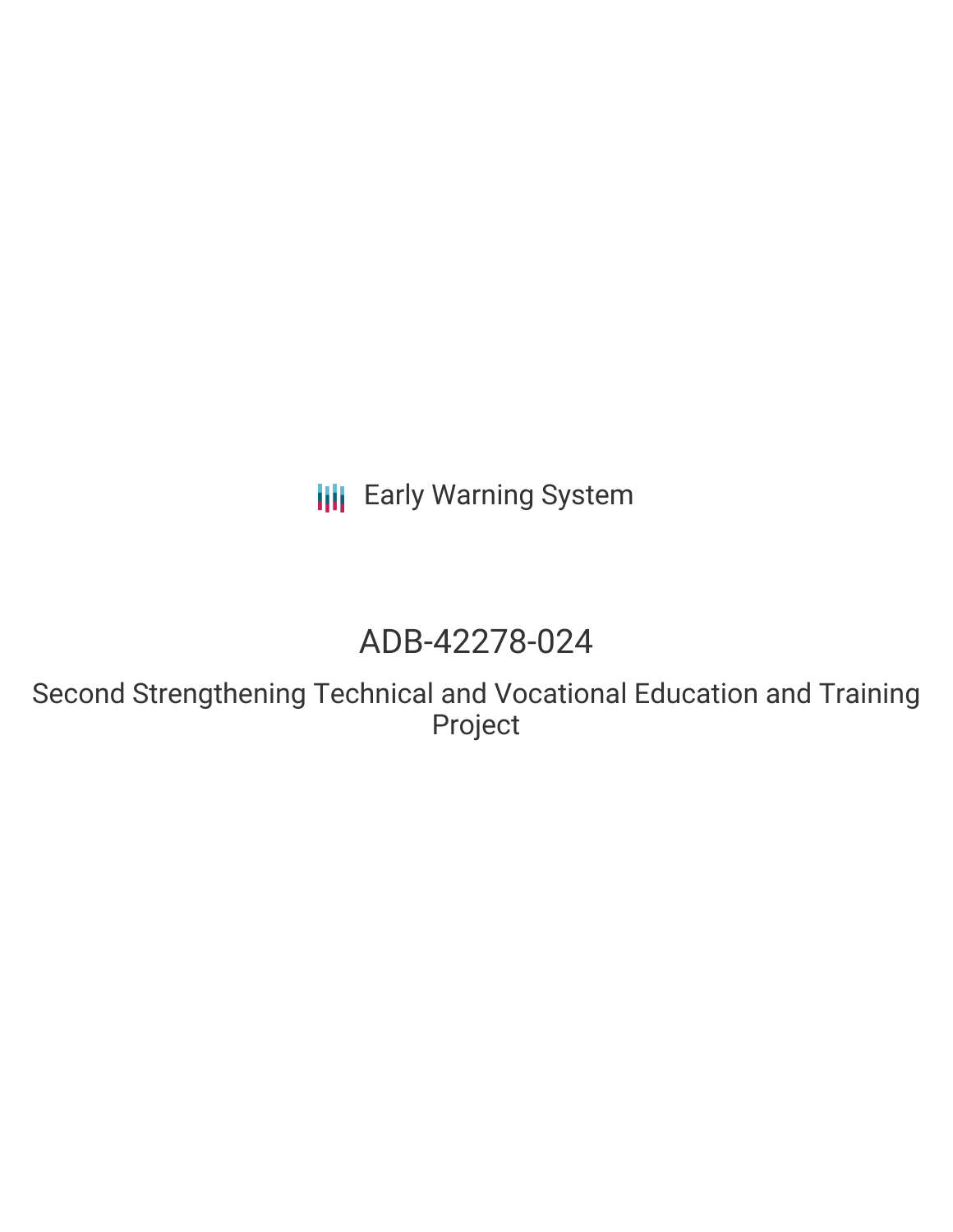

# Ш

## Early Warning System Second Strengthening Technical and Vocational Education and Training Project

### **Quick Facts**

| <b>Countries</b>              | Laos                                                               |
|-------------------------------|--------------------------------------------------------------------|
| <b>Financial Institutions</b> | Asian Development Bank (ADB)                                       |
| <b>Status</b>                 | Approved                                                           |
| <b>Bank Risk Rating</b>       | B                                                                  |
| <b>Voting Date</b>            | 2016-10-18                                                         |
| <b>Borrower</b>               | Lao People's Democratic Republic, Ministry of Education and Sports |
| <b>Sectors</b>                | <b>Education and Health</b>                                        |
| <b>Investment Type(s)</b>     | Grant                                                              |
| <b>Grant Amount (USD)</b>     | $$25.00$ million                                                   |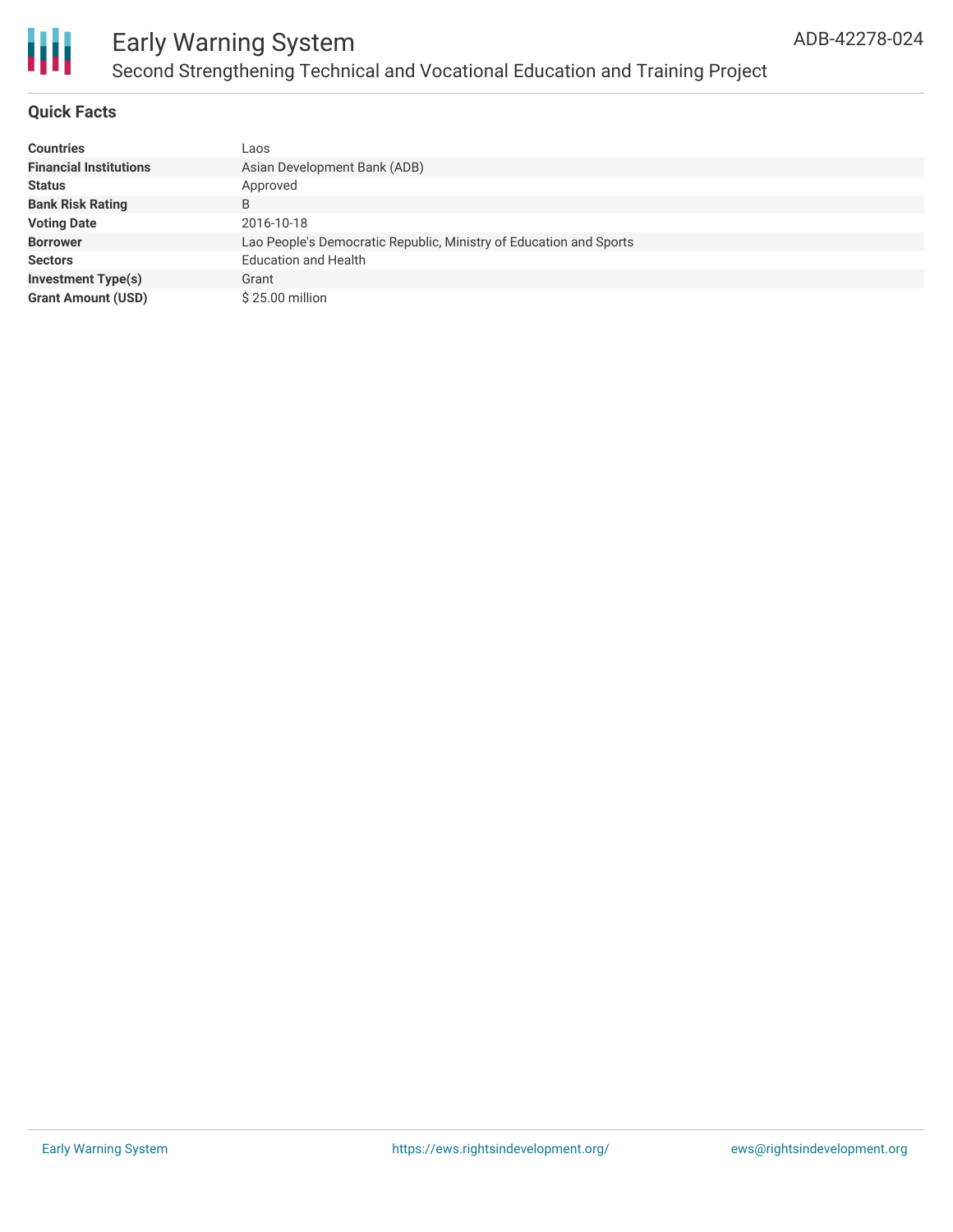

#### **Project Description**

According to ADB website, ADB is working with the Lao People's Democratic Republic to increase opportunities for young women to access technical and vocational education. The project is providing training for women who want to work in traditionally male occupations.

The project will continue to support efforts to realign technical and vocational education and training (TVET) with current and future labor market needs by (i) upgrading teaching and learning environments at eight vocational colleges, (ii) strengthening teachers' competencies to deliver student-centered practical training in skill areas that are in demand, and (iii) improving the management of colleges and fostering an environment that demonstrates the principles of entrepreneurship and promotes involvement of companies and communities in TVET. The project will increase poor and disadvantaged students' access to TVET through targeted direct stipends and more dormitory spaces at colleges. The project will also undertake TVET promotion measures to improve the public image of TVET and enhance understanding of TVET products and services among youth, their parents, and communities.

This project is associated to two closed projects (ADB-42278-012 and ADB-42278-023).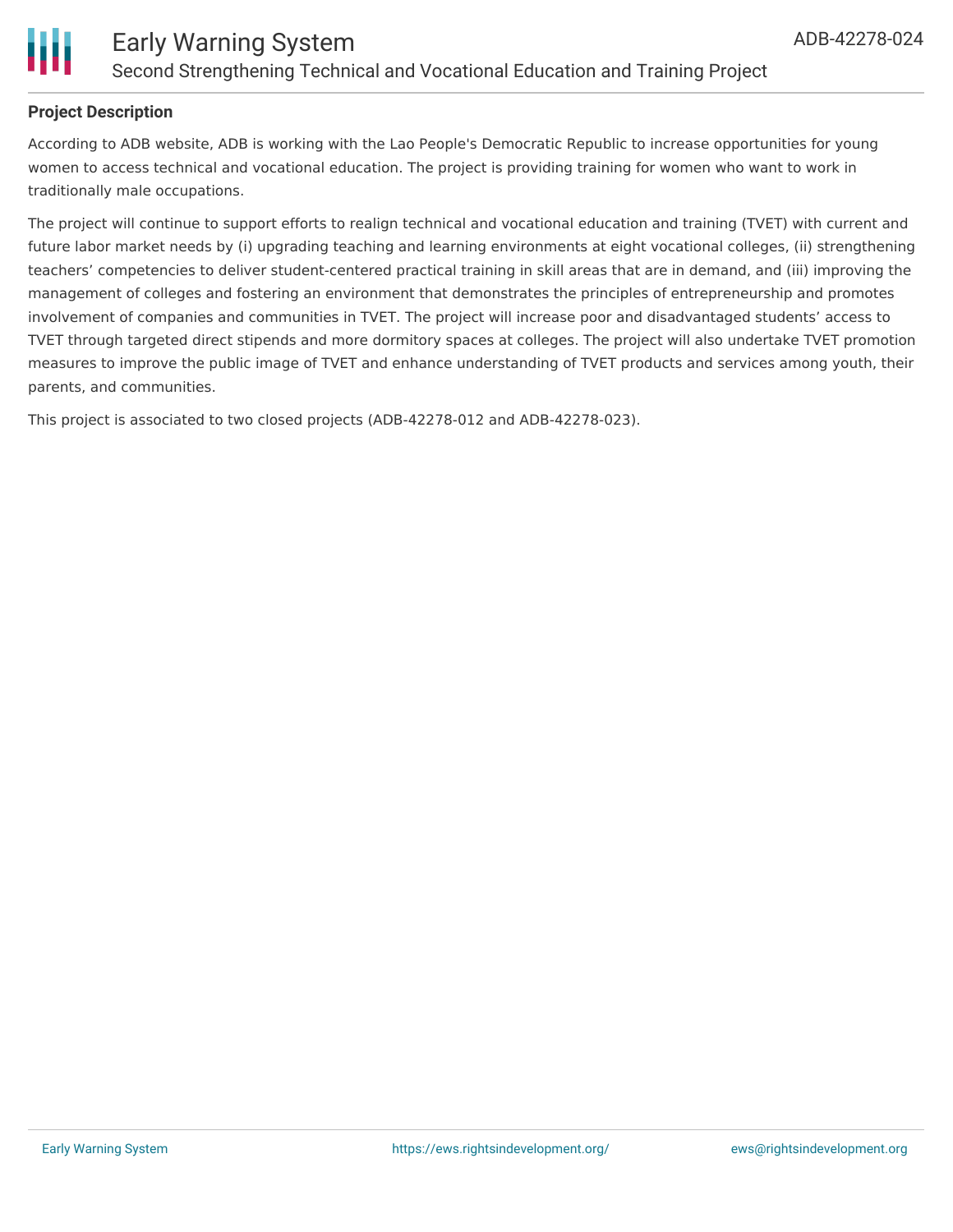

## Early Warning System Second Strengthening Technical and Vocational Education and Training Project

#### **Investment Description**

Asian Development Bank (ADB)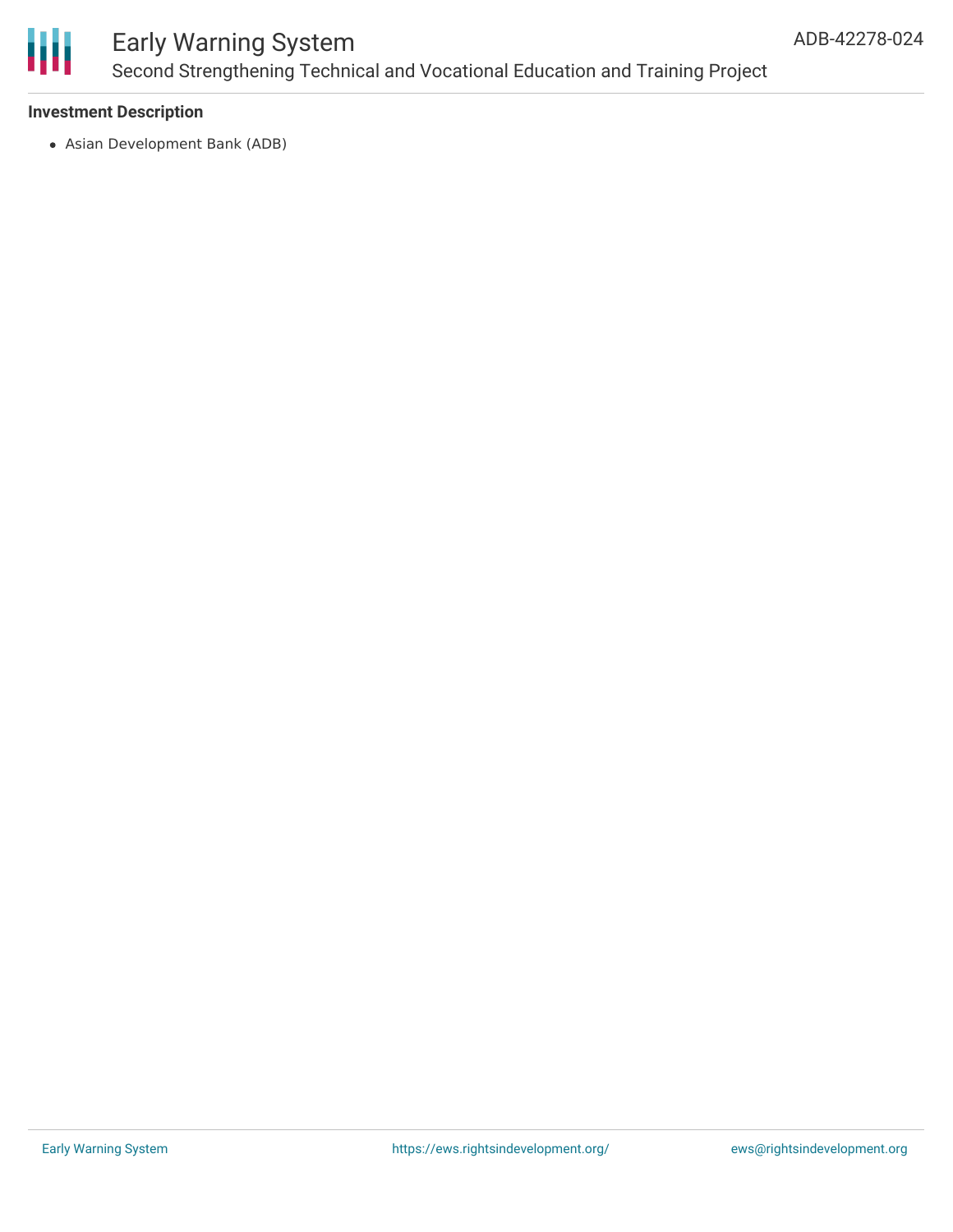

## Early Warning System Second Strengthening Technical and Vocational Education and Training Project

#### **Contact Information**

Project Officer: Thomas, Elaine C. Southeast Asia Department No contact information provided at the time of disclosure.

#### ACCOUNTABILITY MECHANISM OF ADB

The Accountability Mechanism is an independent complaint mechanism and fact-finding body for people who believe they are likely to be, or have been, adversely affected by an Asian Development Bank-financed project. If you submit a complaint to the Accountability Mechanism, they may investigate to assess whether the Asian Development Bank is following its own policies and procedures for preventing harm to people or the environment. You can learn more about the Accountability Mechanism and how to file a complaint at: http://www.adb.org/site/accountability-mechanism/main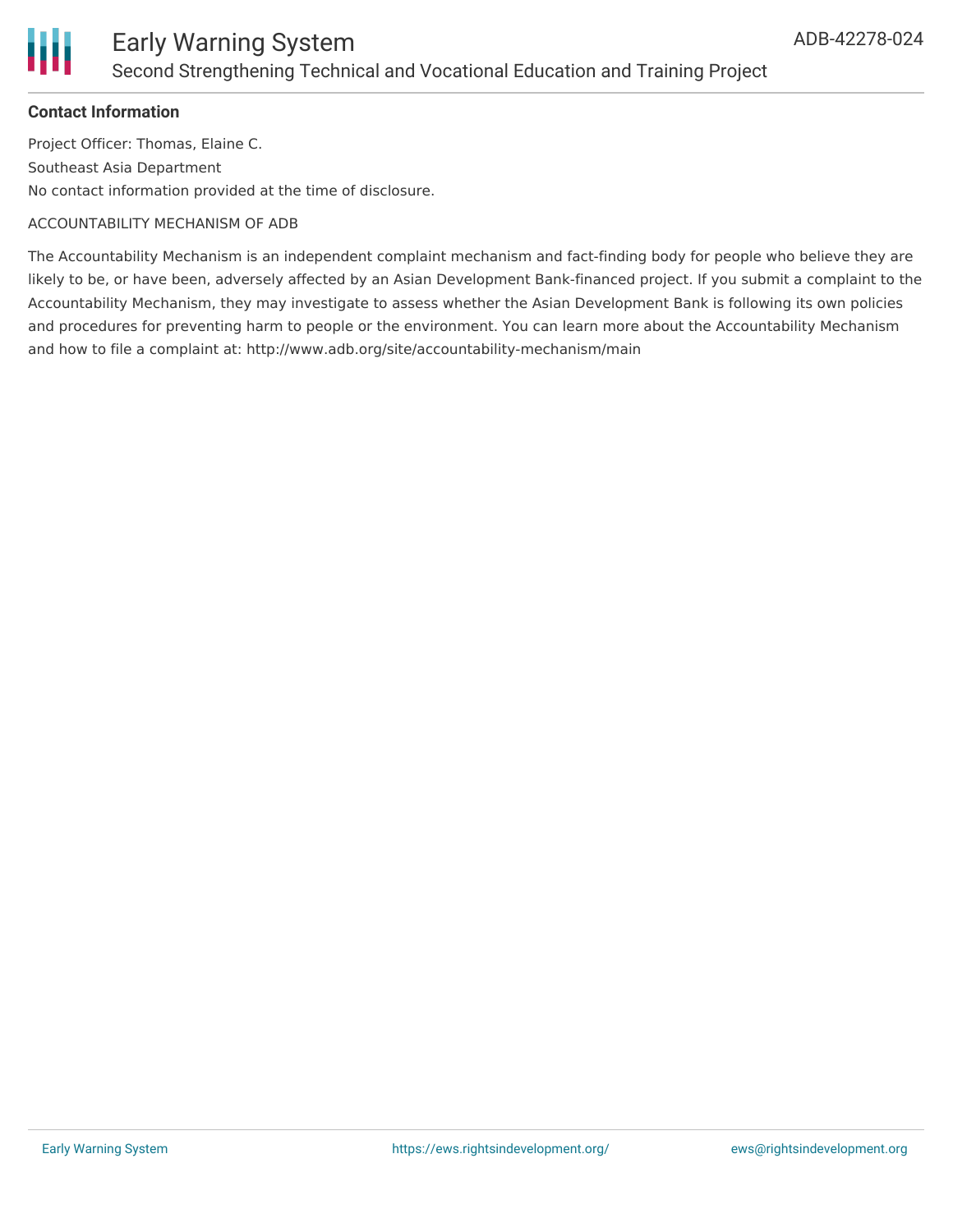## Early Warning System

Second Strengthening Technical and Vocational Education and Training Project

#### **Bank Documents**

- Grant Agreement (Special Operations) for Grant 0503-LAO: Second [Strengthening](https://ewsdata.rightsindevelopment.org/files/documents/24/ADB-42278-024.pdf) Technical and Vocation [Original Source]
- okhngkaan phd [thanaakhaeihnng](https://ewsdata.rightsindevelopment.org/files/documents/24/ADB-42278-024_EeHMmc1.pdf) `aaswi asky saa ailnyas`ng [\[Original](https://www.adb.org/lo/projects/documents/42278-024-project-data-sheet) Source]
- Project [Disclosure](https://www.adb.org/printpdf/projects/42278-024/main) PDF
- Related project [ADB-42278-022](https://www.adb.org/projects/42278-022/main)
- Second [Strengthening](https://ewsdata.rightsindevelopment.org/files/documents/24/ADB-42278-024_AYZ4E61.pdf) Technical and Vocational Education and Training Project: Gender Action Plan [\[Original](https://www.adb.org/projects/documents/lao-second-stvetp-gap) Source]
- Second [Strengthening](https://ewsdata.rightsindevelopment.org/files/documents/24/ADB-42278-024_G9djwoE.pdf) Technical and Vocational Education Training Project: Procurement Plan [\[Original](https://www.adb.org/projects/documents/lao-second-stvetp-pp) Source]
- Second Strengthening Technical and Vocational Education Training Project: Project [Administration](https://www.adb.org/projects/documents/lao-second-stvetp-pam) Man [Original Source]
- Second Strengthening Technical and Vocational Education Training Project: Report and [Recommendation](https://www.adb.org/projects/documents/lao-second-stvetp-rrp) [Original Source]
- Second Technical and Vocational Education [Development](https://ewsdata.rightsindevelopment.org/files/documents/24/ADB-42278-024_tzbLcdh.pdf) Project: Initial Poverty and Social Analysis [\[Original](https://www.adb.org/projects/documents/lao-second-technical-and-vocational-education-development-ipsa) Source]
- Second Technical and Vocational Education [Development:](https://ewsdata.rightsindevelopment.org/files/documents/24/ADB-42278-024_dm5DaOD.pdf) Project Preparatory Technical Assistance Repo [Original Source]